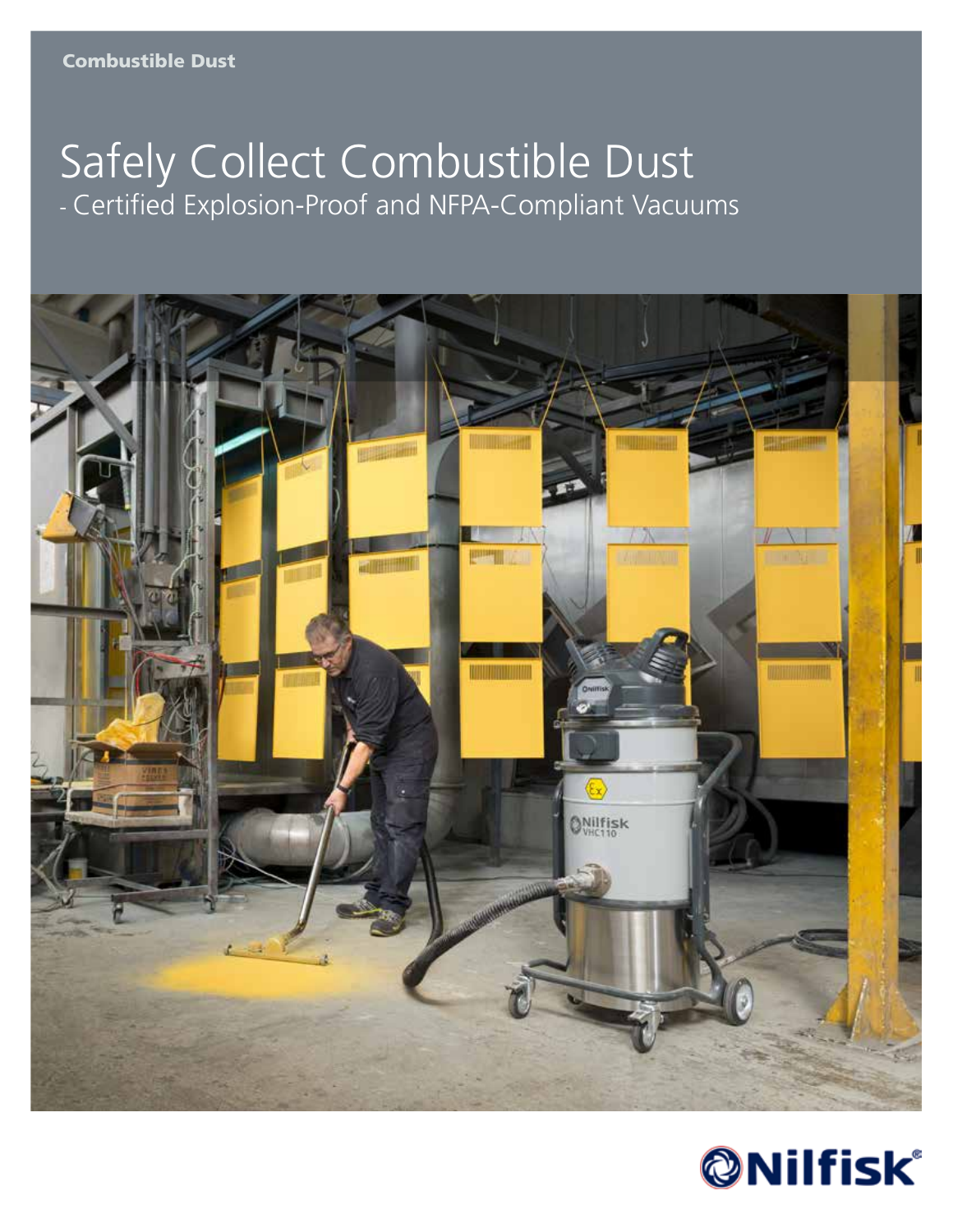# Safe Collection of Combustible Dust

- for a compliant and efficient environment

The threat of an explosion in your facility is very real. That is why OSHA recommends, and sometimes requires, manufacturers to use properly-equipped industrial vacuums as part of a regular plant maintenance program to collect hazardous dust.

Nilfisk offers a full line of industrial vacuum cleaners to meet NFPA 652 housekeeping requirements for collecting combustible dust in Class I, Group D and Class II and non-classified environments.

### Expert Support

We support you with a highly-trained direct sales team. Dedicated to solving your combustible dust challenges, our team analyzes your processes and recommends the best vacuums and features for your particular application.

Locate your sales rep at: www.NilfiskIndustrialVacuums.com/find-a-sales-rep/

Learn more about Explosion-Proof Vacuums: www.explosionproof-vacuum.com

Vist the Nilfisk Industrial Vacuums site: www.NilfiskIndustrialVacuums.com

Watch how-to videos and customer case stories: www.youtube.com/NilfiskVacuums

Call customer and technical support: 1-800-NILFISK







**Worldwide technical assistance**

#### **Nilfisk Solutions Page**

Get to Know NFPA & OSHA Standards 3 NFPA Class II, Division 2 Design Requirements 4 Certified Class II, Division 2 Vacuums 5 Hazardous Location, Pneumatic Vacuums 7 Certified Class I & II Vacuums 8 EXP Immersion Separator for Metal Dust 10 Compliant Accessories 11

| <b>LEGEND</b>                                     |    |
|---------------------------------------------------|----|
| <b>Available Features</b>                         |    |
| Accessory Kit                                     |    |
| <b>HEPA Filter</b>                                |    |
| <b>ULPA Filter</b>                                |    |
| <b>Stainless Steel Construction</b><br>Standard   |    |
| Meets NFPA 652 Safe<br>Housekeeping Requirements* |    |
| <b>Approvals</b>                                  |    |
| <b>ATEX Certified</b>                             |    |
| <b>CSA Certified</b>                              |    |
| <b>ETL Listed</b>                                 |    |
| UL Listed                                         | IS |

*\*Some modifications may be required. The NFPA does not endorse or approve specific products. The NFPA has laid out product design recommendations in Standard 652, which Nilfisk interprets in order to design compliant vacuums.*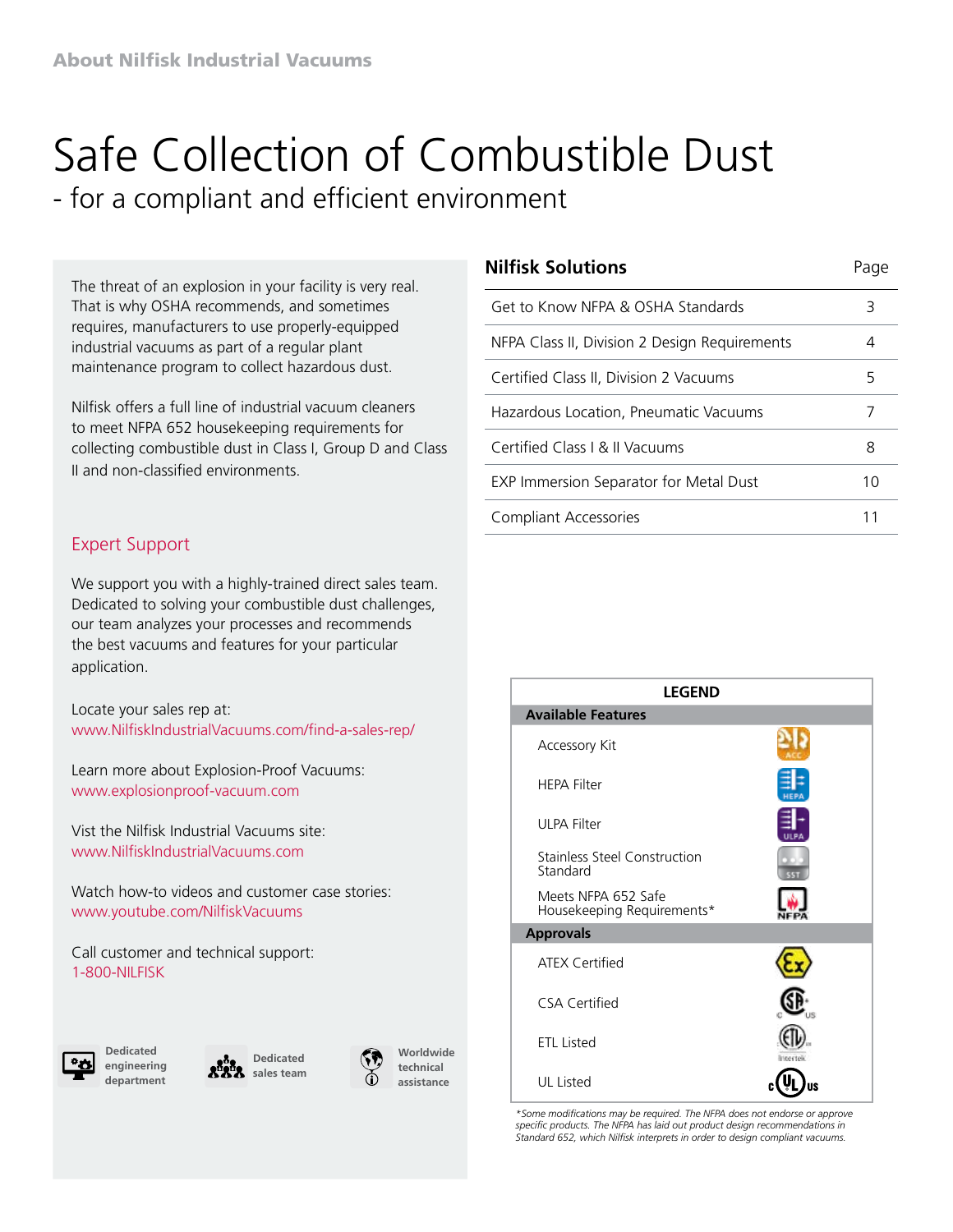## Get to Know NFPA & OSHA Standards - select compliant, safe equipment for housekeeping

### **Steps to Safely Collect Combustible Dust in Any Environment**

#### Step 1: Understand Your Facility and Your Responsibilities

It is ultimately your and your company's responsibility to select safe equipment. You can be held accountable by multiple authorities having jurisdiction (AHJ), including your insurance company, local officials and OSHA.

#### Step 2: Get to Know the Regulations, Standards and Recommendations

Stay up-to-date on the current state of NFPA and OSHA regulations, standards and recommendations so you make informed decisions.

#### Step 3: Select the Safest Industrial Vacuum for Your Application

Select equipment that will help you become safe, and stay safe—meeting all requirements set forth by your facility, AHJ, insurance company, NFPA, OSHA and, most importantly, your users.

### **NFPA 652: Must-Know Facts**

- Applies to **all facilities and operations** that manufacture, process, blend, convey, repackage, generate, or handle combustible dusts or combustible particulate solid (1.3.2)
- **Pust tests are REQUIRED**. They must be documented and made available to your authority having jurisdiction.
- **• Dust Hazard Analysis is REQUIRED** if your dust is a Kst value above 0.
- The above must be complete **by SEPTEMBER 2018.**
- Vacuuming is the preferred method of cleaning.
- Blow-down is only permitted when other methods have already been used.
- **• Housekeeping procedures** MUST be documented.
- Vacuum cleaners must meet the requirements laid out in Section 8.4.2.2.1.

#### **OSHA recommendations for decreasing risk of combustible dust fires and explosions:**

Utilize properly-equipped vacuums for source capture and as portable suction device to prevent fugitive dust from accumulating

Make housekeeping as easy and ergonomic as possible by using lightweight, adjustable tools, flexible hoses and overhead cleaning accessories

Keep dust levels below 1/32" by cleaning with an industrial vacuum cleaner that meets the requirements for explosion hazard locations and/or materials

Inspect all equipment (especially older) for possible ignition sources and for needed deflagration venting upgrades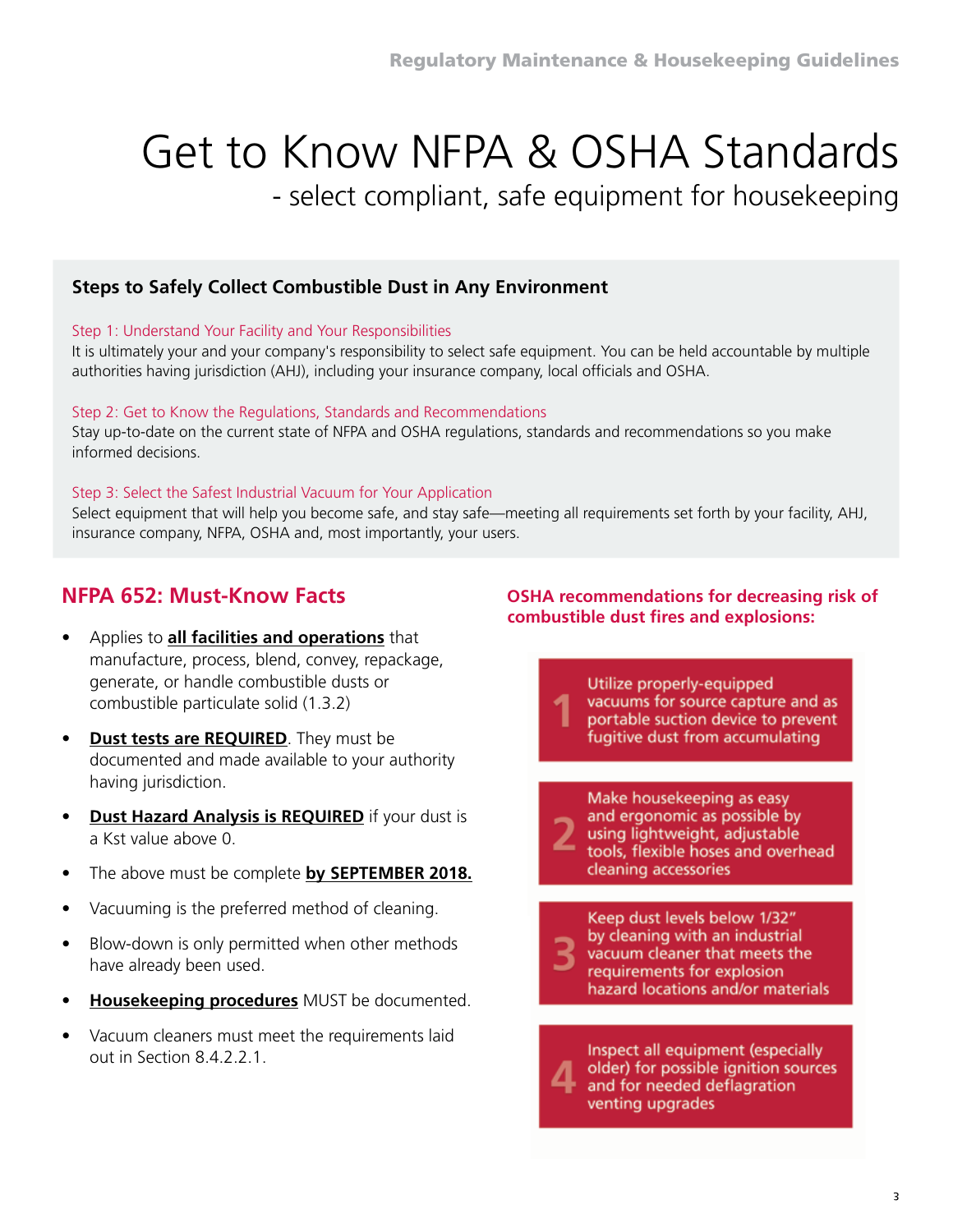## Class II, Division 2 Design Requirements - carefully adapted to meet or exceed requirements

NFPA 652 requires all facilities handling combustible dust, even in NON-Classified environments, to use vacuum cleaners that meet very specific design requirements - as laid out in Section 8.4.2.2.

#### **Certification applies to the entire machine (not just components) and confirms the machines meet requirements for:**

- UL 1017 (Continuous-Duty models)
- ISA 12.12.01
- CSA C22.2 No. 25
- CSA C22.2 No. 213
- CSA C22.2 No. 243

#### **Marked with**



**For Class II Div 2, Group F, G T4A**

### **Additional features:**

- When necessary, motor starter relocation and isolation from heat sources
- Bonding and grounding between assemblies to ensure additional path to ground
- Accessories and options approved as part of NRTL certification; high visibility labels for easy user identiciation



Enclosures meeting requirements of certification



Antistatic main filter and optional HEPA are bonded to the chassis



Stainless steel collection bin and lowsparking inlet and deflector

Antistatic hose between filter chamber and blower and (depending on machine) blower and exhaust diffuser or downstream filter housing

> Power cord and classappropriate grounding plug

TEFC motor windings are sealed from contact with ambient dust

Antistatic casters

4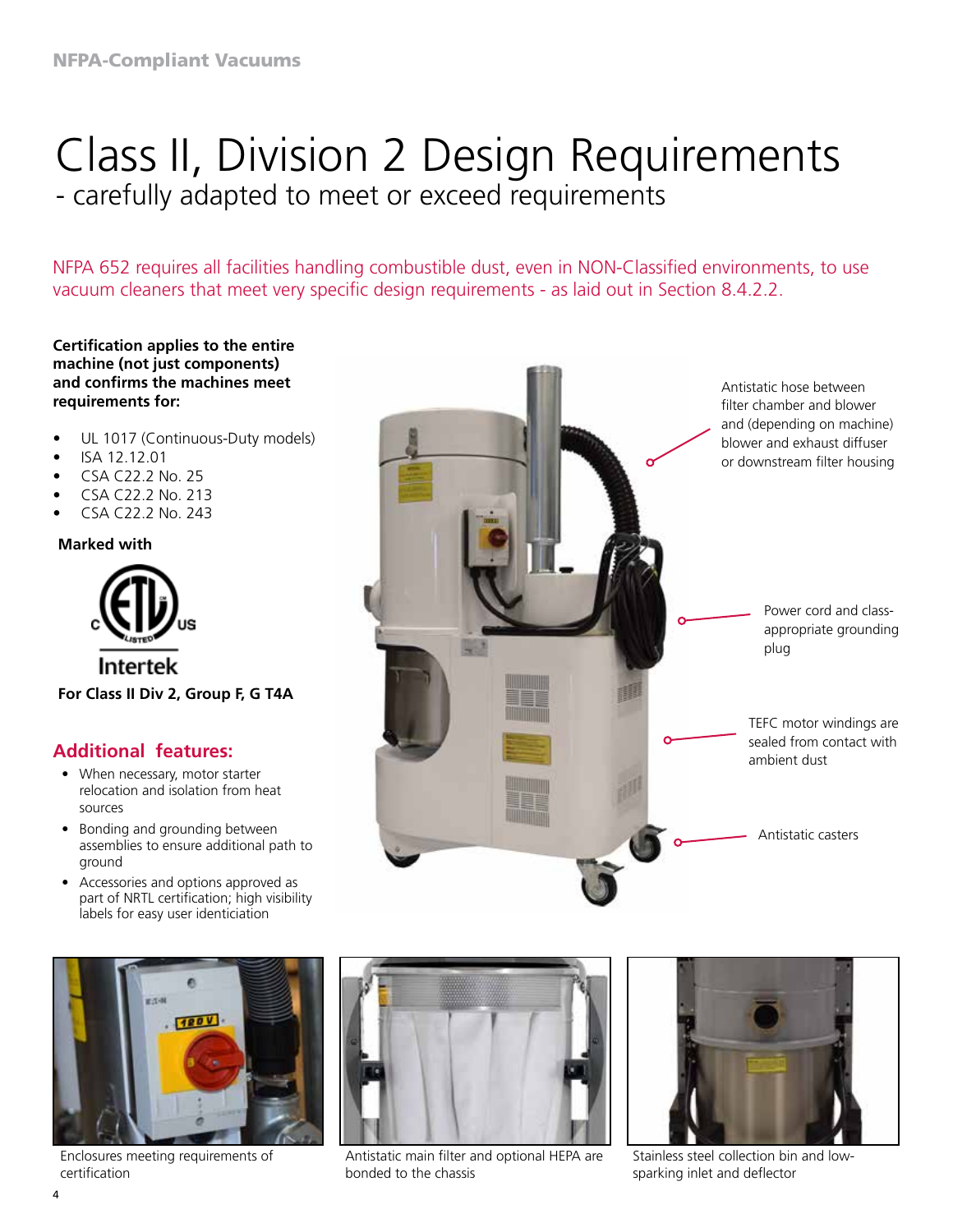#### **Nilfisk VHW Series**

The VHW Series portable vacuums make daily cleaning in production areas and process manufacturing fast and hassle-free. Conical cartridge filters on VHW321 and larger models provide more surface area, extend filter life and resist clogging.









#### **Technical Specifications**

| <b>Description</b>              | Unit                        | <b>VHW201</b>                                        | <b>VHW211</b>                                        | <b>VHW311</b>                                        | <b>VHW321</b>                                        |
|---------------------------------|-----------------------------|------------------------------------------------------|------------------------------------------------------|------------------------------------------------------|------------------------------------------------------|
| Collection Type                 | ÷,                          | Dry                                                  | Dry                                                  | Dry                                                  | Dry                                                  |
| Type of Power                   | ÷,                          | 3-Phase                                              | 3-Phase                                              | 3-Phase                                              | 3-Phase                                              |
| Voltage @ 60 Hz                 | $\vee$                      | 220 / 460 / 575                                      | 220 / 460 / 575                                      | 220 / 460 / 575                                      | 220/460/575                                          |
| Power @ 60 Hz                   | HP(W)                       | 0.67(500)                                            | 1.27 (950)                                           | 2.75 (2050)                                          | 2.75 (2050)                                          |
| Waterlift, max.                 | in. ( $mm$ ) $H2O$          | 60 (1524)                                            | 64 (1626)                                            | 88 (2235)                                            | 88 (2235)                                            |
| Airflow, blower max.            | CFM (L/min)                 | 58 (1642)                                            | 102 (2888)                                           | 150 (4248)                                           | 150 (4248)                                           |
| Current, max.                   | amps                        | 2.5/1.4/1.0                                          | 4.1 / 2.2 / 1.8                                      | 8.8 / 4.4 / 2.95                                     | 8.8 / 4.4 / 2.95                                     |
| <b>Container Capacity</b>       | gallons (L)                 | 1.7(6.5)                                             | 1.7(6.5)                                             | 6.6(25)                                              | 6.6(25)                                              |
| Dimensions (L x W x H)          | in. $(mm)$                  | 41.1 x 19.1 x 16.9<br>$(1045 \times 485 \times 430)$ | 41.1 x 19.1 x 16.9<br>$(1045 \times 485 \times 430)$ | 50.2 x 28.1 x 18.3<br>$(1275 \times 715 \times 465)$ | 63.0 x 28.9 x 16.0<br>(1600 x 735 x 400)             |
| Sound Pressure Level            | dB(A)                       | 56                                                   | 59                                                   | 64                                                   | 64                                                   |
| Available Features              |                             |                                                      |                                                      |                                                      |                                                      |
| Approvals                       |                             | literité                                             | <b>Interted</b>                                      | Fine ches                                            | Ϊ                                                    |
| <b>Technical Specifications</b> |                             |                                                      |                                                      | <b>ONUTI</b>                                         |                                                      |
| <b>Description</b>              | Unit                        | <b>VHW420</b>                                        | <b>VHW421</b>                                        | <b>VHW440</b>                                        | <b>VHW441</b>                                        |
| Collection Type                 |                             | Dry                                                  | Dry                                                  | Dry                                                  | Dry                                                  |
| Type of Power                   | $\mathcal{L}_{\mathcal{A}}$ | 3-Phase                                              | 3-Phase                                              | 3-Phase                                              | 3-Phase                                              |
| Voltage @ 60 Hz                 | V                           | 220 / 460 / 575                                      | 220 / 460 / 575                                      | 220/460/575                                          | 220/460/575                                          |
| Power @ 60 Hz                   | HP(W)                       | 3.42 (2550)                                          | 3.42 (2550)                                          | 6.17 (4600)                                          | 6.17 (4600)                                          |
| Waterlift, max.                 | in. (mm) $H2O$              | 76 (1930)                                            | 76 (1930)                                            | 104 (2651)                                           | 104 (2651)                                           |
| Airflow, blower max.            | CFM (L/min)                 | 222 (6286)                                           | 222 (6286)                                           | 294 (8333)                                           | 294 (8333)                                           |
| Current, max.                   | amps                        | 10.7 / 5.6 / 4.3                                     | 10.7 / 5.6 / 4.3                                     | 16.0 / 8.0 / 7.1                                     | 16.0 / 8.0 / 7.1                                     |
| Container Capacity              | gallons (L)                 | 12.2(46)                                             | 12.2(46)                                             | 12.2 (46)                                            | 12.2 (46)                                            |
| Dimensions (L x W x H)          | in. $(mm)$                  | 58.0 x 37.8 x 22.5<br>(1475 x 960 x 570)             | 71.6 x 35.8 x 22.6<br>$(1820 \times 910 \times 575)$ | 58.0 x 37.8 x 22.5<br>$(1475 \times 960 \times 570)$ | 71.6 x 35.8 x 22.6<br>$(1820 \times 910 \times 575)$ |
| Sound Pressure Level            | dB(A)                       | 66                                                   | 68                                                   | 70                                                   | 70                                                   |
| Available Features              |                             |                                                      |                                                      | ULPA<br><b>NFPA</b>                                  | ULPA<br><b>NFPA</b>                                  |
| Approvals                       |                             | <b>Intertek</b>                                      | <b>literctes</b>                                     | €l<br><b>Intercted</b>                               | €IN<br>iricertek                                     |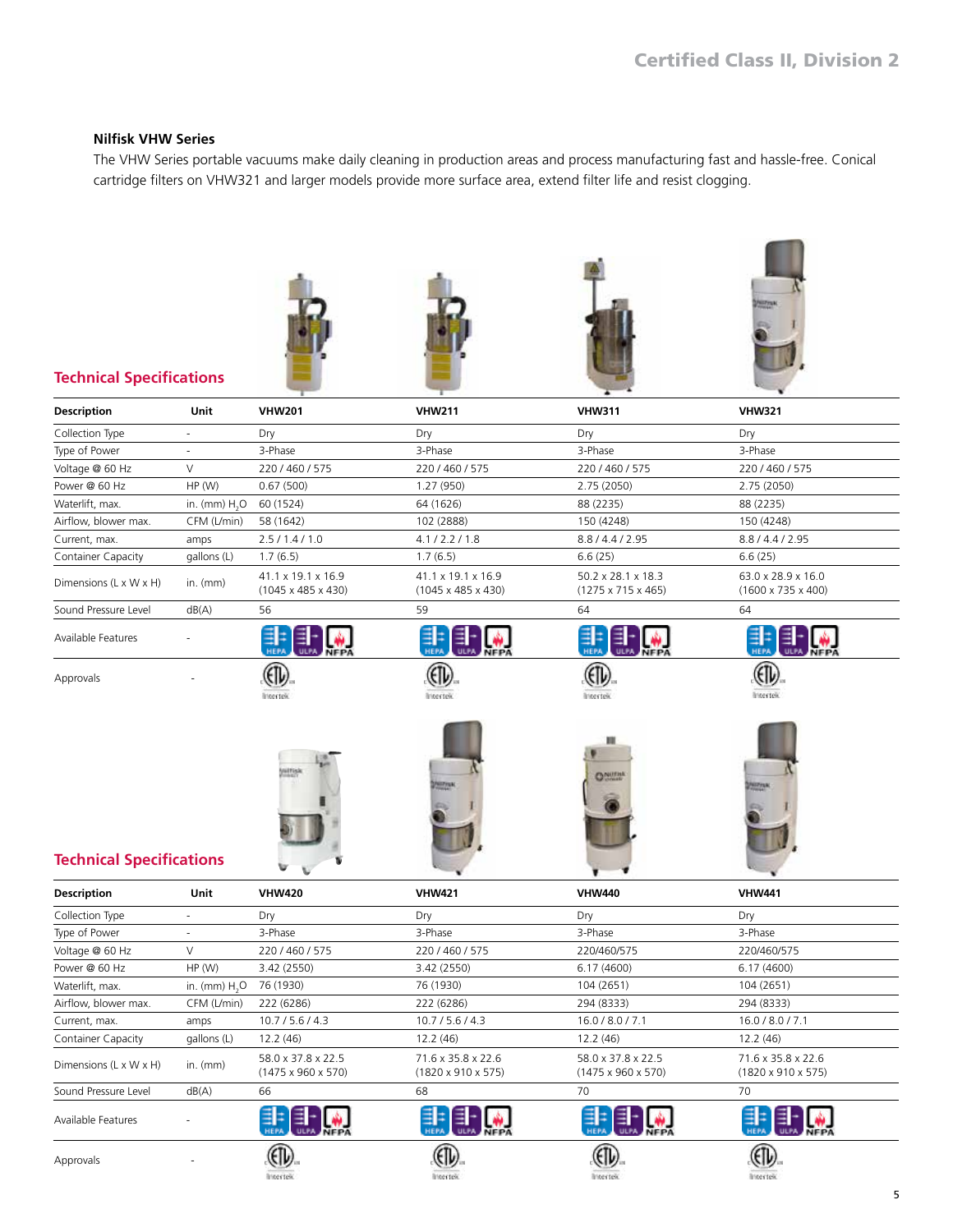#### **Nilfisk CTS26, T48 and T63**

The CTS26, T48 and T63 three-phase, continuous-duty vacuum cleaners are equipped with motors from 2,600 up to 6,300 W, to fit a variety of air power and suction needs within heavy industrial applications. Daily cleaning in production areas and process manufacturing is fast and hassle-free with user-friendly features including manual filter shaker, manometer, rear swiveling wheels with locking casters and stainless steel collection container with release lever. Specifications below feature 50-liter CTS26 and 100-liter T48 and T63 models.

#### **Nilfisk VHS110**

The VHS110 is CSA-certified for use in Class II, Division 2, Groups F & G environments and ensures compliance with NFPA 652 housekeeping recommendations for the safe collection of combustible dust. Featuring a brushless motor, PullClean filter cleaning technology, and HEPA filtration, the VHS110 offers the highest performance and safety for long product life and flexible, easy use—from overhead cleaning to confined areas around equipment.





| <b>Description</b>        | Unit           | <b>CTS26</b>                                          | <b>T48</b>                                                        | <b>T63</b>                                                        | <b>VHS110</b>                            |
|---------------------------|----------------|-------------------------------------------------------|-------------------------------------------------------------------|-------------------------------------------------------------------|------------------------------------------|
| Collection Type           |                | Dry                                                   | Dry                                                               | Dry                                                               | Dry                                      |
| Type of Power             |                | 3-Phase                                               | 3-Phase                                                           | 3-Phase                                                           | 1-phase                                  |
| Voltage @ 60 Hz           | V              | 220 / 460 / 575                                       | 220 / 460 / 575                                                   | 220 / 460 / 575                                                   | 120                                      |
| Power @ 60 Hz             | HP(W)          | 3.42 (2550)                                           | 6.43(4800)                                                        | 8.45 (6300)                                                       | 1.34 (1000)                              |
| Waterlift, max.           | in. $(mm) H2O$ | 76 (1930)                                             | 141 (3569)                                                        | 83 (2100)                                                         | 82.4 (2093)                              |
| Airflow, blower max.      | CFM (L/min)    | 222 (6286)                                            | 222 (6286)                                                        | 354 (9769)                                                        | 103 (2900)                               |
| Current, max.             | amps           | 10.7 / 5.6 / 4.3                                      | 16.8/9.7/7.1                                                      | 23.4 / 12.4 / 9.7                                                 | 11.5                                     |
| Container Capacity        | gallons (L)    | 13(50)                                                | 26 (100)                                                          | 26 (100)                                                          | 9.8(37)                                  |
| Dimensions (L x W x H)    | in. $(mm)$     | 44.5 x 23.8 x 49.2<br>$(1130 \times 605 \times 1250)$ | $60.0 \times 47.6 \times 24.8$<br>$(1525 \times 1210 \times 630)$ | $60.0 \times 47.6 \times 24.8$<br>$(1525 \times 1210 \times 630)$ | 22.0 x 22.0 x 49.0<br>(560 x 560 x 1240) |
| Sound Pressure Level      | dB(A)          | 71                                                    | 74                                                                | 74                                                                | 76                                       |
| <b>Available Features</b> |                | ≣ ‡                                                   | <b>NEPA</b>                                                       | <b>NEPA</b>                                                       |                                          |
| Approvals                 |                | liter tell.                                           | Intertek                                                          | littertek.                                                        |                                          |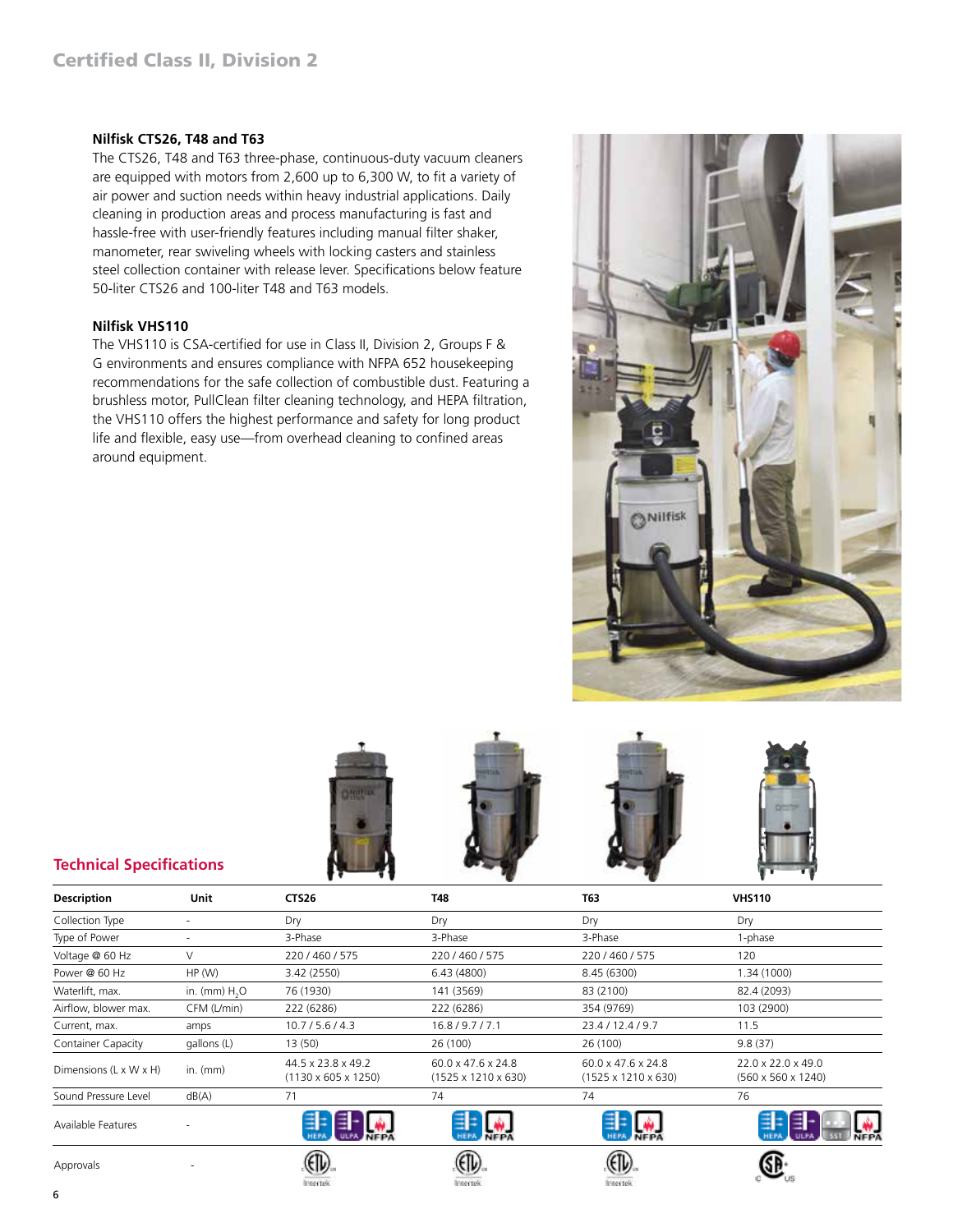# Hazardous Location, Pneumatic Vacuums

- for use when electricity is unavailable or undesirable

Although there is no North American certifying body for air-operated vacuums, Nilfisk pneumatic vacuums are built to meet the same design standards as ATEX (Ex) hazardous location equipment. The vacuums are designed to meet the requirements for safe use in Class I, Group D, and Class II, Groups E\*, F & G environments.

Air-operated modes offer the same level of performance as electric Nilfisk models while maintaining the same features and low noise level.



#### **Nilfisk VHC110 EXP and VHC120 EXP**

The VHC110 EXP and VHC120 EXP air-operated, hazardous location vacuums provide the same high suction power you expect with Nilfisk, but using 60% less compressed air. These vacuums include multi-stage filtration with a PullClean filter cleaning system and COAX® compressed air cartridges in addition to grounding cable and clamp. HEPA variants as well as complete stainless steel configurations are available. Variants designed for wet/dry material collection are also available.

#### **Nilfisk VHC200 EXP**

The VHC200 EXP stainless steel, pneumatic vacuum is ideal for a variety of general cleaning tasks, as well as heavy-duty applications involving denser debris. This model can be used in continuous-duty applications. Smaller collection capacity is available upon request.

*\*Additional equipment may be necessary to meet Group E requirements. Nilfisk reserves the right to evaluate on a case-by-case basis.*







#### **Technical Specifications**

|                           |                                       |                                                  | ◡                                                | $\cdot$                                              |
|---------------------------|---------------------------------------|--------------------------------------------------|--------------------------------------------------|------------------------------------------------------|
| <b>Description</b>        | <b>Unit</b>                           | VHC110 EXP                                       | VHC120 EXP                                       | VHC200 EXP                                           |
| Collection Type           |                                       | Dry (Wet Option)                                 | Dry (Wet Option)                                 | Dry (Wet Option)                                     |
| Air Consumption @ 90 psi  | CFM (L/min)                           | 22 (623)                                         | 44.5 (1260)                                      | 94 (1982)                                            |
| Waterlift, max.           | in. ( $mm$ ) $H2O$                    | 130 (3302)                                       | 130 (3302)                                       | 153 (3875)                                           |
| Airflow, max.             | CFM (L/min)                           | 70 (1982)                                        | 119 (3370)                                       | 184 (5200)                                           |
| Air Line Diameter         | in. $(mm)$                            | 0.5(13)                                          | 0.75(19)                                         | 0.75(19)                                             |
| Recommended Air Pressure  | psi (bar)                             | 101(7)                                           | 101(7)                                           | 90(6)                                                |
| <b>Container Capacity</b> | qal. (L)                              | 9.8(37)                                          | 9.8(37)                                          | 26 (100)                                             |
| Dimensions (L x W x H)    | in. $x$ in. $x$ in.<br>(mm x mm x mm) | 22.5 x 22 x 49<br>$(572 \times 560 \times 1245)$ | 22.5 x 22 x 49<br>$(572 \times 560 \times 1245)$ | 31.5 x 23.6 x 62.6<br>$(800 \times 600 \times 1590)$ |
| Sound Pressure Level      | dB(A)                                 | 71                                               | 72                                               | 70                                                   |
| Available Features        |                                       | ≣<br><b>NFPA</b>                                 | ≣∣<br><b>NFPA</b>                                | ≣⊧<br><b>HEPA</b><br><b>NFPA</b>                     |
| Approvals                 |                                       |                                                  |                                                  |                                                      |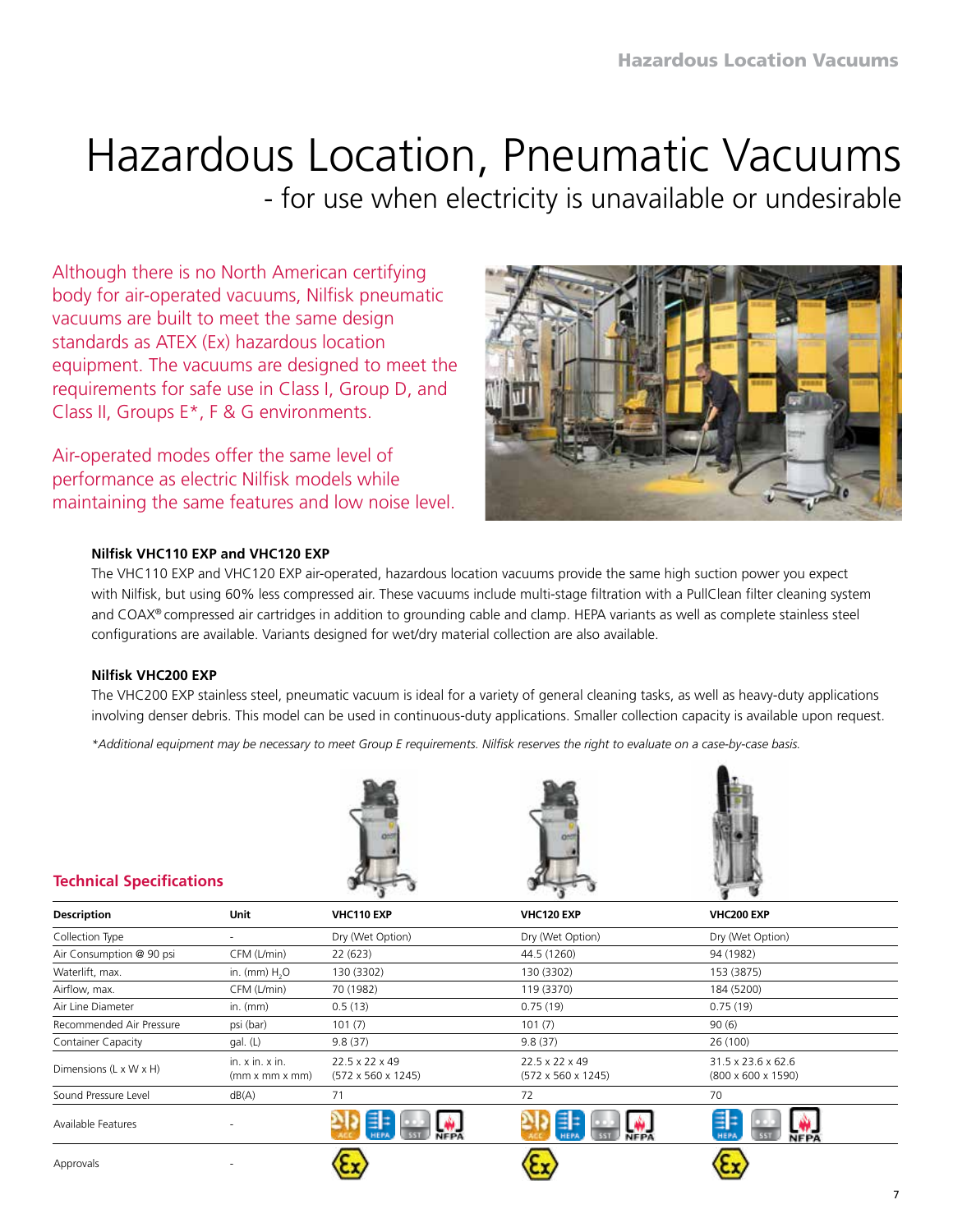# NRTL-Certified Explosion-Proof Vacuums

- for use in classified (hazardous) environments

OSHA and NFPA recommend, and in some cases require, manufacturers with combustible materials to use certified explosion-proof/dust ignition-proof vacuums as part of a regular plant maintenance program.

Review the following standards for recommendations regarding your environment and application:

- National Electric Code (NEC) Article 500
- Canadian Electric Code (CEC) Section 18
- OSHA Combustible Dust National Emphasis Program
- National Fire Protection Association (NFPA)
	- » NFPA 652 Fundamentals of Combustible Dust
	- » NFPA 61 Agricultural & Food Processing
	- » NFPA 484 Combustible Metals
	- » NFPA 654 Other Industries (Plastics, Pharma)
	- » NFPA 655 Sulfur







#### **Technical Specifications**

|                             |                | ∽ ng ∽o                               | ٠                                           |
|-----------------------------|----------------|---------------------------------------|---------------------------------------------|
| Unit<br><b>Description</b>  |                | VHS110EXP                             | VHS110EXPW                                  |
| Collection Type<br>Dry<br>۰ |                |                                       | Wet                                         |
| Type of Power               | ۰              | 1-Phase                               | 1-Phase                                     |
| Voltage @ 60 Hz             | V              | 120                                   | 120                                         |
| Power @ 60 Hz               | HP(W)          | 1.61(1200)                            | 1.61(1200)                                  |
| Waterlift, controlled       | in. $(mm) H2O$ | 65 (1654)                             | 65 (1654)                                   |
| Airflow, blower max.        | CFM (L/min)    | 106 (3681)                            | 106 (3681)                                  |
| Current, max.               | amps           | 10                                    | 10                                          |
| <b>Container Capacity</b>   | gallons (L)    | 9.8(37)                               | 9.8(37)                                     |
| Dimensions (L x W x H)      | in. $(mm)$     | 22 x 30 x 50<br>(559 x 762 x 1270)    | 22 x 30 x 50                                |
| Sound Pressure Level        | dB(A)          | 76                                    | 76                                          |
| Available Features          | ٠              | ≣⊧<br>Ξ<br><b>HEPJ</b><br><b>NFPA</b> | ≣⊧<br>Ξ<br><b>HEP</b><br>ULP<br><b>NFPA</b> |
| Approvals                   |                | 115                                   |                                             |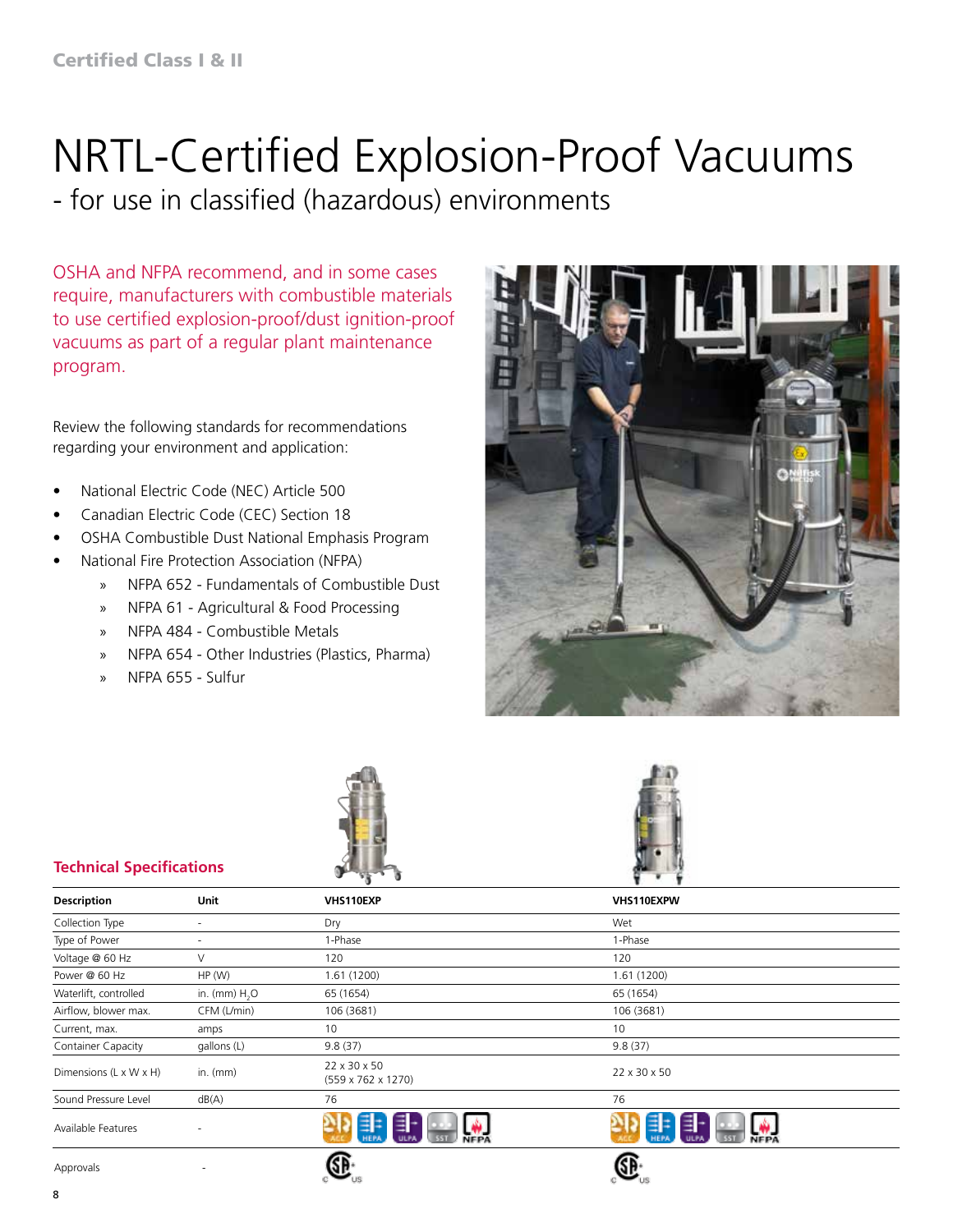Nilfisk's line of explosion-proof/dust ignition-proof vacuums are certified for use in hazardous environments, including Class I, Group D and Class II, Division 1 and 2, Groups E\*, F, and G locations.

#### **Nilfisk VHS110EXP — Certified Class I & Class II**

The VHS110EXP vacuum line is CSA-certifi ed for use in Class I, Group D and Class II, Groups E\*, F & G environments. It features a brushless motor, PullClean fi lter cleaning technology and downstream HEPA fi ltration. Variants designed for wet/dry material collection are also available.

#### **Nilfisk VHT437EXP and VHT456EXP — Certified Class I, Group D & Class II, Groups F & G**

The VHT437EXP and VHT456EXP are certified explosion-proof/dust ignition-proof vacuum cleaners with exceptional performance for continuous-duty needs in hazardous environments. They are ideal for use in process-integrated and central system applications. The VHT437EXP and VHT456EXP meet the requirements for use in Class I, Group D, and Class II, Groups E\*, F & G environments. Smaller collection capacity is available upon request.

\**Additional equipment may be necessary to meet Group E requirements. Nilfisk reserves the right to evaluate on a case-by-case basis.*





|                                      |                          |                                                       | ≖                                                     |  |
|--------------------------------------|--------------------------|-------------------------------------------------------|-------------------------------------------------------|--|
| <b>Description</b>                   | Unit                     | VHT437EXP                                             | VHT456EXP                                             |  |
| Collection Type                      | $\overline{\phantom{a}}$ | Dry (Wet Option)                                      | Dry (Wet Option)                                      |  |
| Type of Power                        | $\overline{\phantom{a}}$ | 3-phase                                               | 3-phase                                               |  |
| Voltage @ 60 Hz                      | V                        | 220 / 460 / 575                                       | 460/575                                               |  |
| Power @ 60 Hz                        | HP(W)                    | 5 (3700)                                              | 7.5(5600)                                             |  |
| Waterlift, controlled                | in. (mm) $H2O$           | 85 (2159)                                             | 72 (1820)                                             |  |
| Airflow, blower max.                 | CFM (L/min)              | 218 (6167)                                            | 367 (10384)                                           |  |
| Current, max.                        | amps                     | 11.2 / 5.6 / 4.5                                      | 9.5 / 7.6                                             |  |
| <b>Container Capacity</b>            | gallons (L)              | 26 (100)                                              | 26 (100)                                              |  |
| in. $(mm)$<br>Dimensions (L x W x H) |                          | 50.8 x 23.6 x 60.6<br>$(1290 \times 600 \times 1540)$ | 50.8 x 23.6 x 60.6<br>$(1290 \times 600 \times 1540)$ |  |
| Sound Pressure Level                 | dB(A)                    | 72                                                    | 77                                                    |  |
| Available Features                   |                          | 랿<br>≣                                                | 靠                                                     |  |
| Approvals                            |                          |                                                       |                                                       |  |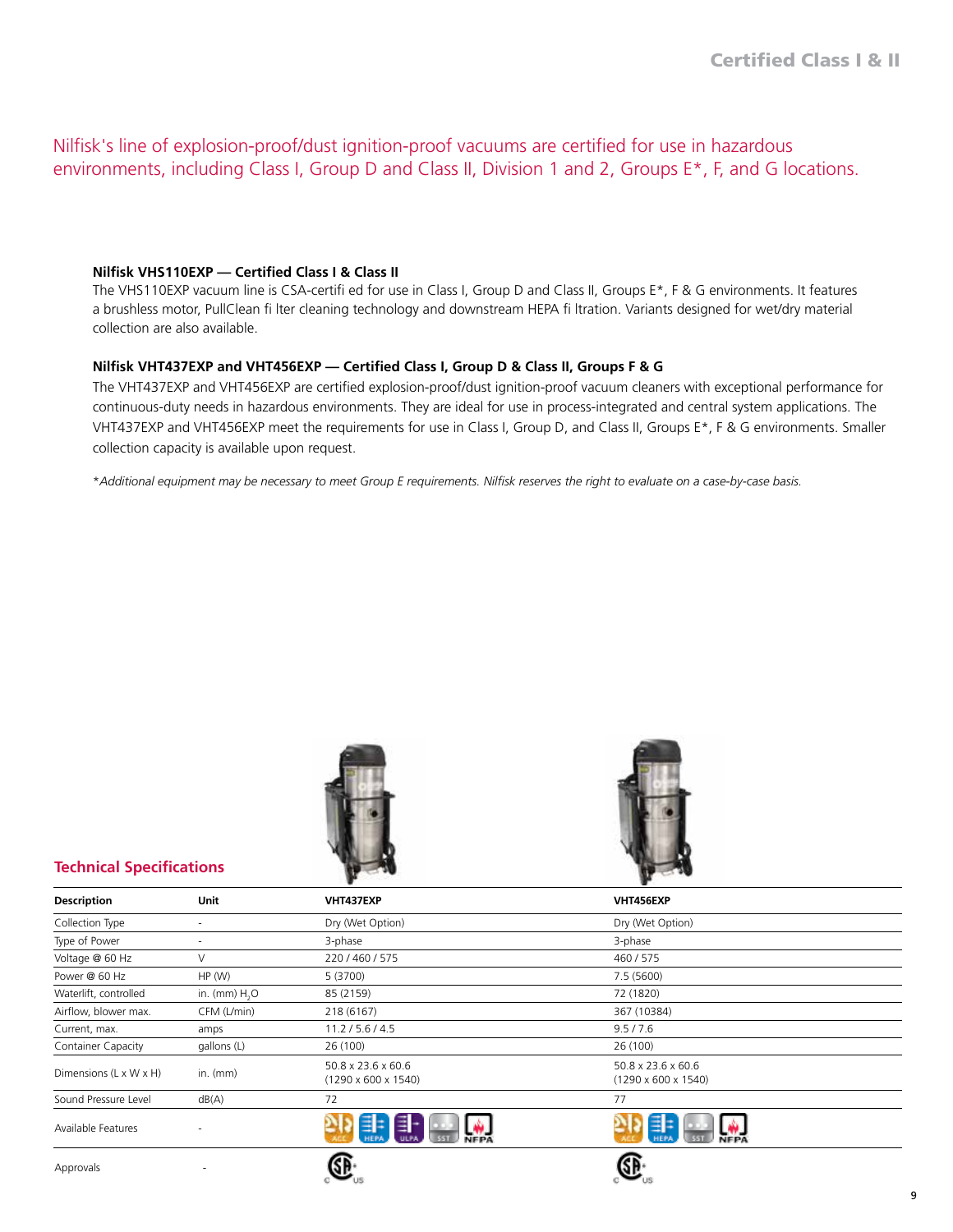## Safely Collect Group E Metal Dust - for explosion-proof/dust-ignition proof vacuums

Nilfisk immersion separators comply with NFPA 484 for the safe collection of explosive metal dusts and built to the same high standards associated with the Nilfisk explosion-proof/dust ignition proof vacuum line. Collect and render inert Group E metal dusts, such as aluminum, magnesium and other commercial alloys, in an inert fluid bath.\*

#### **INTEGRATED IMMERSION SEPARATOR**

All-in-one design is easy to use and saves space in your work area, sold with or available as retrofit to the following Nilfisk models:

- **• VHS110EXP** (electric-powered, CSA-certified for use in Group E environments)
- **• VHT437EXP or VHT456EXP** (electric-powered, CSA-certified for use in Group E environments)
- **• VHC110EXP or VHC120EXP** (pneumatic-powered, suitable for use in Group E environments)
- **• VHC200EXP** (pneumatic-powered, suitable for use in Group E environments)

#### **STAND ALONE IMMERSION SEPARATOR**

Constructed of low-sparking 304 stainless steel; offered for use with the following Nilfisk models:

**• VHC200 EXP** (pneumatic-powered, suitable for use in Group E environments)



*Integrated Immersion Separator*



*Stand-Alone Immersion Separator*

#### **Technical Specifications**

| <b>Description</b>       | Unit                          | <b>Stand-Alone Immersion Separator</b> | <b>Integrated Immersion Separator</b><br>(400mm) | <b>Integrated Immersion Separator</b><br>(460mm) |  |
|--------------------------|-------------------------------|----------------------------------------|--------------------------------------------------|--------------------------------------------------|--|
| Separator Inlet Diameter | mm                            | 50                                     | 50                                               | 70                                               |  |
| Capacity                 | gallons (L)                   | 2 (7.6) dust; 11 (41.6) fluid          | 1 (4) dust; 4 (15) fluid                         | 1.58 (6) dust; 6.6 (25) fluid                    |  |
| Dimensions (Dia x H)     | in. $x$ in. (mm $x$ mm)       | 18.1 x 33.9 (459.7 x 861.1)            | 16.5 x 14.4 (420 x 365)                          | 18.1 x 27 (459.7 x 685.8)                        |  |
| Weight, separator only   | $\mathsf{lb.}\ (\mathsf{kq})$ | 47 (21)                                | 16.5(7.5)                                        | 51.5(23.4)                                       |  |

*Specifications and details are subject to change without prior notice.*

*Collection of commercial alloys is subject to individual approval by our application engineer. The fluid in the separator is not supplied by Nilfisk, Inc., Industrial Vacuum Division and should not be reactive to the metals/materials being collected. \*A light mineral oil is recommended.*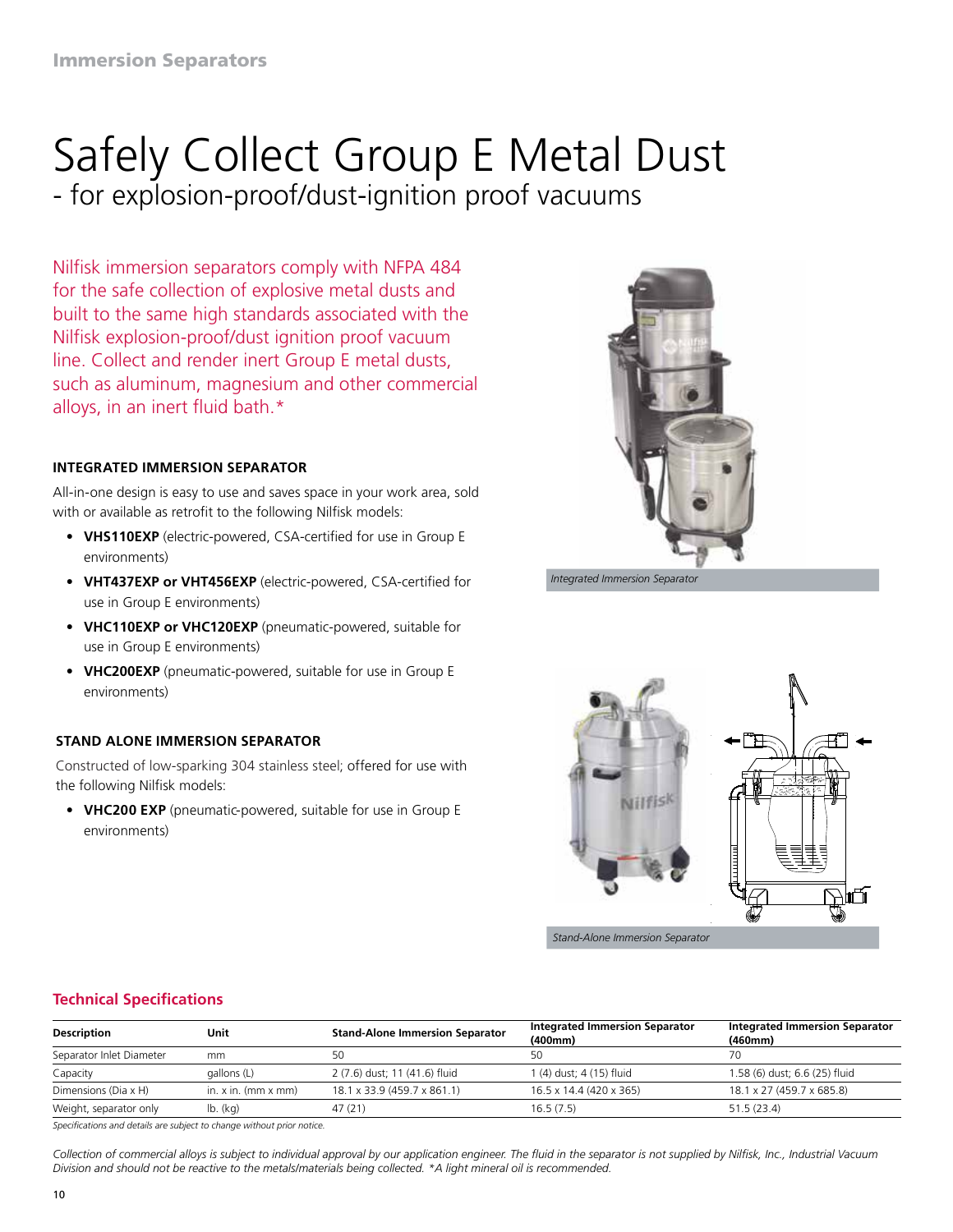# Explosion-Proof/Dust Ignition-Proof Accessories

| <b>Antistatic Hose &amp; Cuffs</b> | <b>Description</b>                                                                 | <b>Fitment</b><br><b>Diameter</b><br>(mm) | <b>Bend</b><br><b>Radius</b> | Temp.<br>Rating °F                    | Part#    | <b>Notes</b>                                                                                                                  |
|------------------------------------|------------------------------------------------------------------------------------|-------------------------------------------|------------------------------|---------------------------------------|----------|-------------------------------------------------------------------------------------------------------------------------------|
|                                    | 40mm Conductive $\left(<=10^{4} \right)$<br>ohms) Polyurethane Hose (per<br>meter) | 40                                        | 3.48 in.                     | $-22/195$ :<br>intermittent<br>to 260 | 7-24115  | Spring steel wire with carbon-<br>impregnated polyurethane<br>coating; 10^4 ohms resistance;<br>Max. order length: 15 meters. |
|                                    | 40mm Antistatic Hose Cuff                                                          |                                           |                              |                                       | 40000212 | Use with 7-24115 hose                                                                                                         |
|                                    | 50mm Conductive $\left(<=10^{4} \right)$<br>ohms) Polyurethane Hose (per<br>meter) | 50                                        | 4.68 in.                     | $-22/195$ :<br>intermittent<br>to 260 | 7-24116  | Spring steel wire with carbon-<br>impregnated polyurethane<br>coating; 10^4 ohms resistance;<br>Max. order length: 15 meters. |
|                                    | 50mm Antistatic Hose Cuff                                                          |                                           |                              |                                       | 7-20309F | Use with 7-24116 hose                                                                                                         |

|               |                                                               | <b>Fitment</b>          | Principal      | <b>Construction Type</b> |                                  |          |                                                                                 |
|---------------|---------------------------------------------------------------|-------------------------|----------------|--------------------------|----------------------------------|----------|---------------------------------------------------------------------------------|
| Photo<br>Ref. | <b>Finishing Tools and Brushes</b><br>for Hazardous Locations | <b>Diameter</b><br>(mm) | Width<br>(in.) | <b>Aluminum</b>          | <b>Stainless</b><br><b>Steel</b> | Part #   | <b>Notes</b>                                                                    |
| Α             | Wheeled Floor Nozzle                                          | 50                      | 16             |                          |                                  | 40000223 | Includes (2) silicone squeegees, wheel adjuster<br>screw, & (1) internal flange |
|               | Conductive Rubber Cone                                        | 40                      |                |                          |                                  | 40000214 |                                                                                 |
| В             |                                                               | 50                      |                |                          |                                  | 40000221 | Black nitrile rubber; oilproof                                                  |
| C             | Conductive Rubber Nozzle                                      | 50                      | 4.72           |                          |                                  | 7-21080  | Black nitrile rubber; oilproof; toothed profile                                 |
| D             | Crevice Nozzle                                                | 40                      |                |                          |                                  | 40000213 | (1) external flange; 20"-length                                                 |
|               |                                                               | 50                      |                |                          |                                  | 40000220 |                                                                                 |
| Е             | Aluminum Crevice Nozzle                                       | 38                      |                | $\bullet$                |                                  | 01768900 | 11"-length                                                                      |
| F             | Aluminum Dust Brush                                           | 38                      | 3              |                          | $\bullet$                        | 01719401 | With conductive bristles                                                        |
|               |                                                               | 50                      |                |                          | $\bullet$                        | M50058   |                                                                                 |
|               |                                                               | 38                      |                |                          | $\bullet$                        | M50038   |                                                                                 |
|               |                                                               | 50                      | $\overline{4}$ |                          | ٠                                | M50042   |                                                                                 |
|               |                                                               | 38                      | 8              |                          |                                  | M50039   |                                                                                 |
| G             | EXP Pipe Brush                                                | 50                      |                |                          | $\bullet$                        | M50043   | With black bristles                                                             |
|               |                                                               | 38                      |                |                          | ٠                                | M50040   |                                                                                 |
|               |                                                               | 50                      | 12             |                          | $\bullet$                        | M50044   |                                                                                 |
|               |                                                               | 38                      |                |                          | ٠                                | M50041   |                                                                                 |
|               | н<br>EXP Wall Brush                                           | 50                      | 12             |                          | ٠                                | M50045   |                                                                                 |



**\*Only the most typical accessories are represented. Contact us for additional diameters, materials and more.**